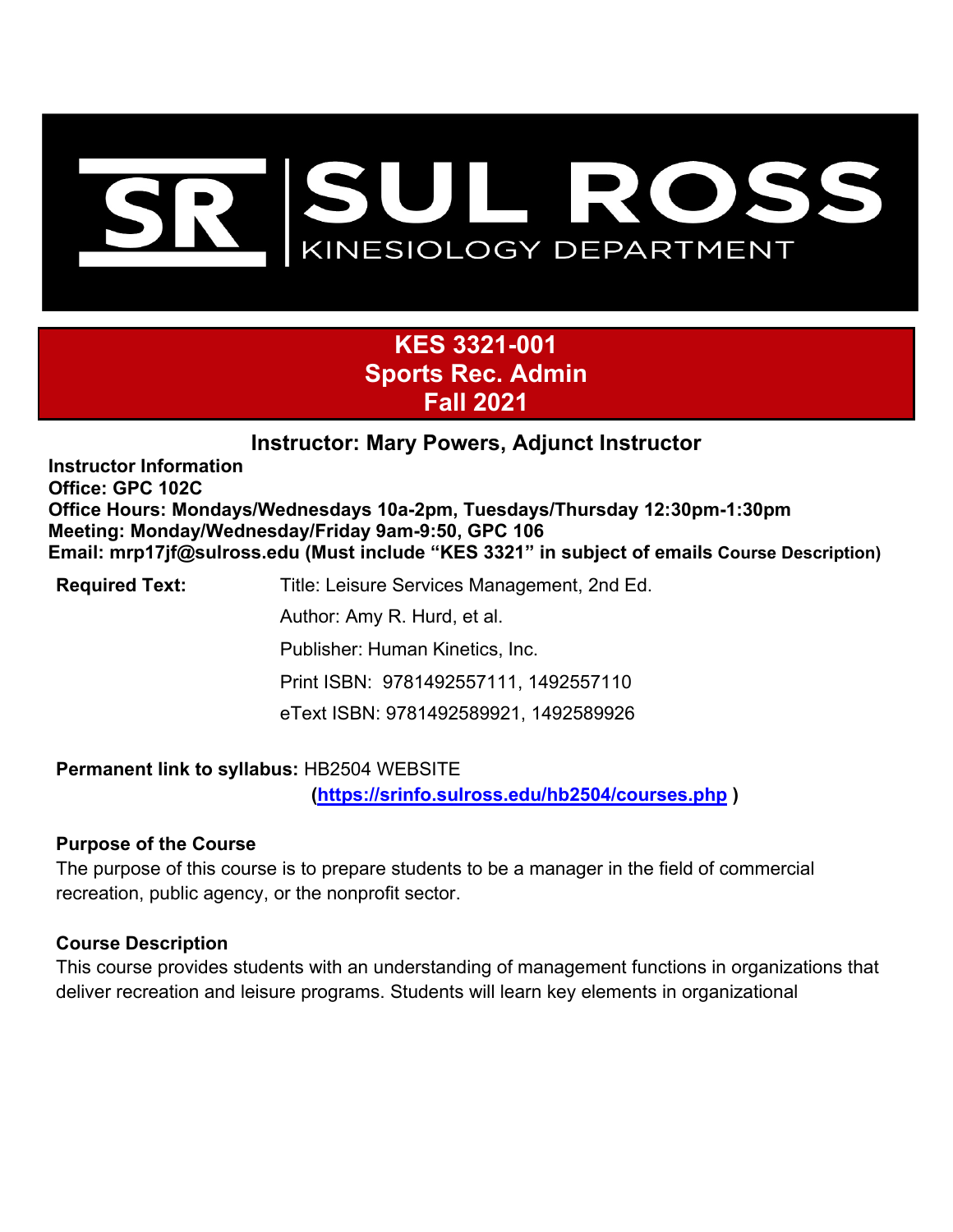development and planning, issues related to interagency collaboration and contracts, components of successful marketing, and sound financial practices and principles (e.g., accountability).

The textbook outlines the essential knowledge and skills that successful managers need to have and helps students build those competencies by encouraging them to think as managers. This will be accomplished through activities, projects, and examples to help students connect the competencies to real-world situations. Students will learn what management is, what the manager's role is, and how their work affects their agency and their customers. They will also explore specific management areas such as:

- Marketing
- financial management
- human resources
- employee development
- Communication
- Evaluation

### **Course Student Learning Objectives**

Upon successful completion of this course students will:

- 1. Provide education for and promote the benefits of recreation and leisure services.
- 2. Develop a marketing strategic plan that represents the vision and mission of an organization.
- 3. Prepare budgets, financial analysis, and reports for financial operation of an organization.
- 4. Be able to perform personnel actions (e.g., disciplinary actions, coaching, recognitions, terminating, grievances).
- 5. Ensure agency compliance with national, state, and local laws and regulations.
- 6. Develop a comprehensive program plan.

# **Standard II**

The physical education major understands principles and benefits of a healthy, physically active lifestyle and motivates students to participate in activities that promote this lifestyle.

# *Competency 009*

The teacher understands health and wellness concepts, including those related to nutrition, weight control and stress management, and analyses ways in which personal behaviors influence health and wellness.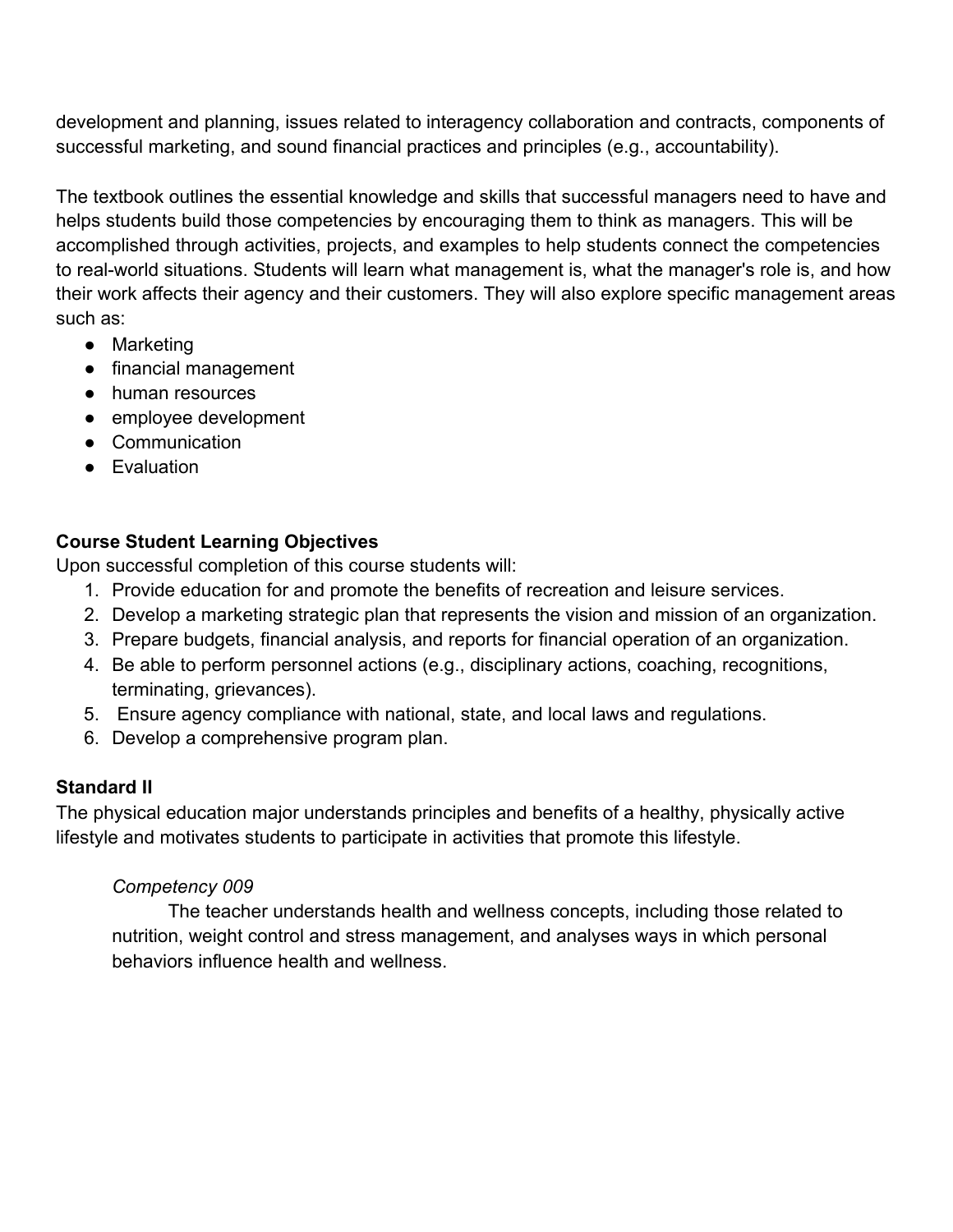#### **Course: Marketable Skills**

The following marketable skills are achieved in this course:

*Critical Thinking/Problem Solving*: Exercise sound reasoning to analyze issues, make decisions, and overcome problems. The individual is able to obtain, interpret, and use knowledge, facts, and data in this process, and may demonstrate originality and inventiveness.

#### **Program Learning Outcomes**

1. The Kinesiology and Sport Science students will understand the principles of motor learning; understand the practice for developing motor skills; apply knowledge to biomechanical principles; apply knowledge of individual and teams sports and understand the principles of dance, personal performance activities, recreational activities and outdoor pursuits (Movement Skills and Knowledge Domain).

2. The Kinesiology and Sport Science students will understand major body systems, principles of physical fitness and benefits of a healthy lifestyle; understand the principles and activities for developing cardiovascular endurance; understand principles and activities for developing and maintaining flexibility, muscular strength and endurance; and understand health and wellness concepts (Health-Related Physical Fitness Domain).

3. The Kinesiology and Sport Science students will know how to use effective instruction and assessment to prepare physically educated individuals; understand factors relevant to learning and performance in physical education and use knowledge to promote students' development; understand the structure and purposes of physical education programs; and understand legal issues and responsibilities of physical education teachers (The Physical Education Program Domain).

#### **Style Of Teaching:**

The objectives of this course will be met through an integrated teaching style that will include online presentations and discussion boards. Students will be encouraged to remain actively involved in class discussions and will be responsible for reading all assigned material for this class. This is an online blackboard course. No assignments shall be accepted via email and all assignments shall be turned in on blackboard or during class.

#### **Attendance**

Attendance for class is mandatory. Every class day is a grade. You will receive 100% credit for being on time, 75% credit for being tardy. One letter grade will be deducted for every absence after four (4). Students with zero (0) absences (not including athletic related absences) and with no missing assignments will be exempt from the final exam.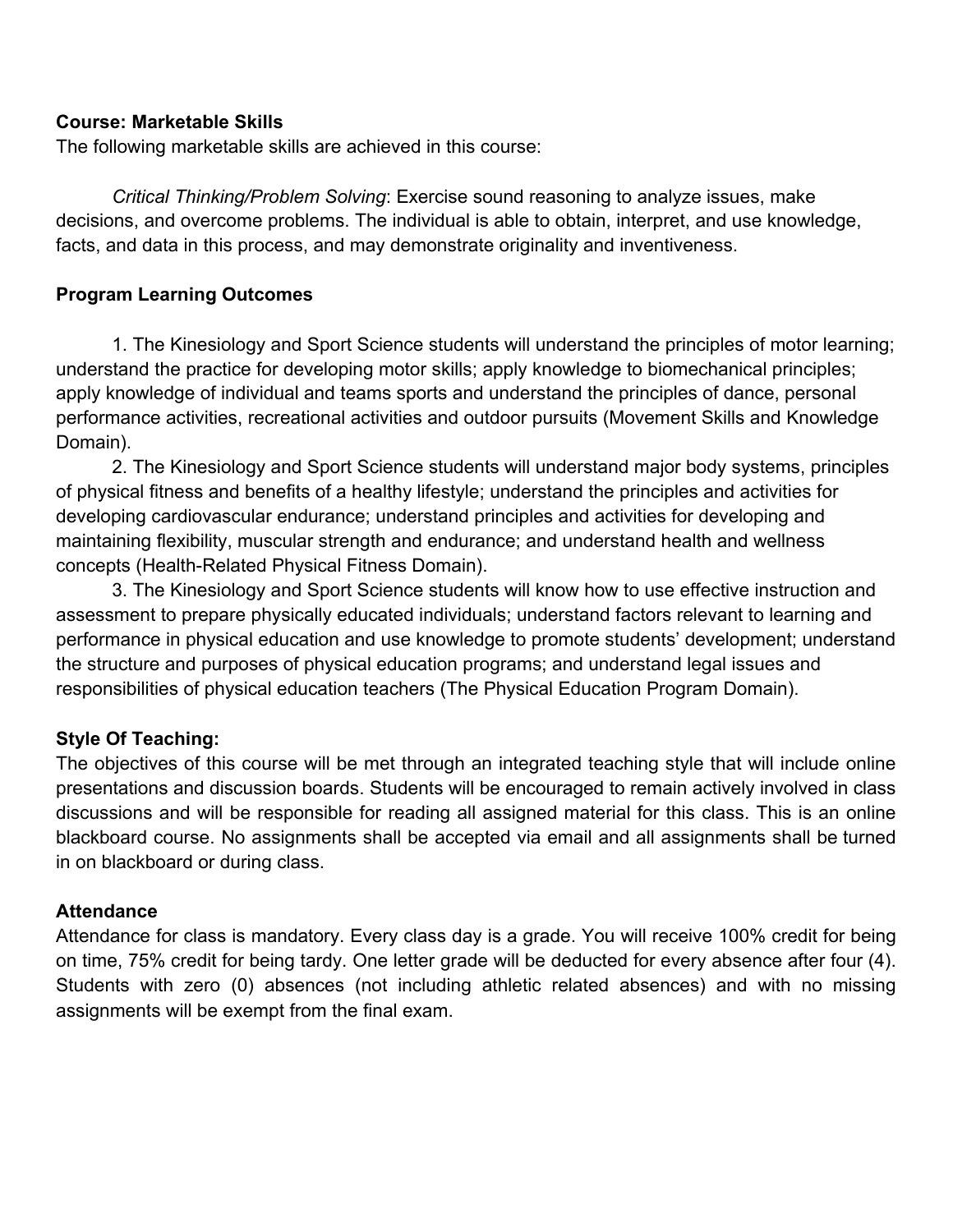#### **GRADING POLICIES/TESTING/ASSIGNMENTS/ATTENDANCE/EXPECTATIONS**

| <b>Outcome Measure</b>         | <b>Points Per Item</b> | Number of<br><b>Items</b> | <b>Available</b><br><b>Points</b> |
|--------------------------------|------------------------|---------------------------|-----------------------------------|
| <b>Case Studies</b>            | 40                     | 5                         | 200                               |
| <b>Discussion Boards</b>       | 50                     | 6                         | 300                               |
| <b>Homework</b><br>Assignments | 50                     | 4                         | 200                               |
| <b>Tests</b>                   | 100                    | 2                         | 200                               |
| <b>Final Project</b>           | 100                    | 1                         | 100                               |
| <b>Total/Final Grade*</b>      |                        |                           | 1000                              |

\*Letter Grading as per SRSU policy will be used in this course.

#### **Be sure to complete all assignments by the due date. Late assignments will not be accepted.**

### **COURSE REQUIREMENTS**

**I. Chapter Readings** (e.g. SmartBook via Connect). 11 units

**II. Discussion Boards.** Choose a topic from each unit and write a minimum 250 word essay, also reply to two (2) classmates' discussion boards with a minimum 100 word scholarly reply.

**III.Homework assignments.** Six (6) available; will vary in difficulty and be in class and through distance IV. UNIT TEST. Two tests will be given.

**V. Nutrition Project.** Using the NutritionCalcPlus app, you will track your nutrition for three days and write a one (1) page summary paper of the results (minimum 500 words).

#### **All Course Requirements Deadline**

Due to the time requirement for grading purposes, all course requirements must be submitted/completed by the 'Course Requirements Deadline' of Wednesday in Week 15 at 11:59pm to be counted for credit towards the final letter grade in this course. There will be no exceptions to this policy. Late deductions will apply as per above policy.

#### **Late Work Policy**

All coursework must be submitted by the provided due dates in Blackboard or Connect. LearnSmart readings must be completed by the due date for credit – no late work will be accepted.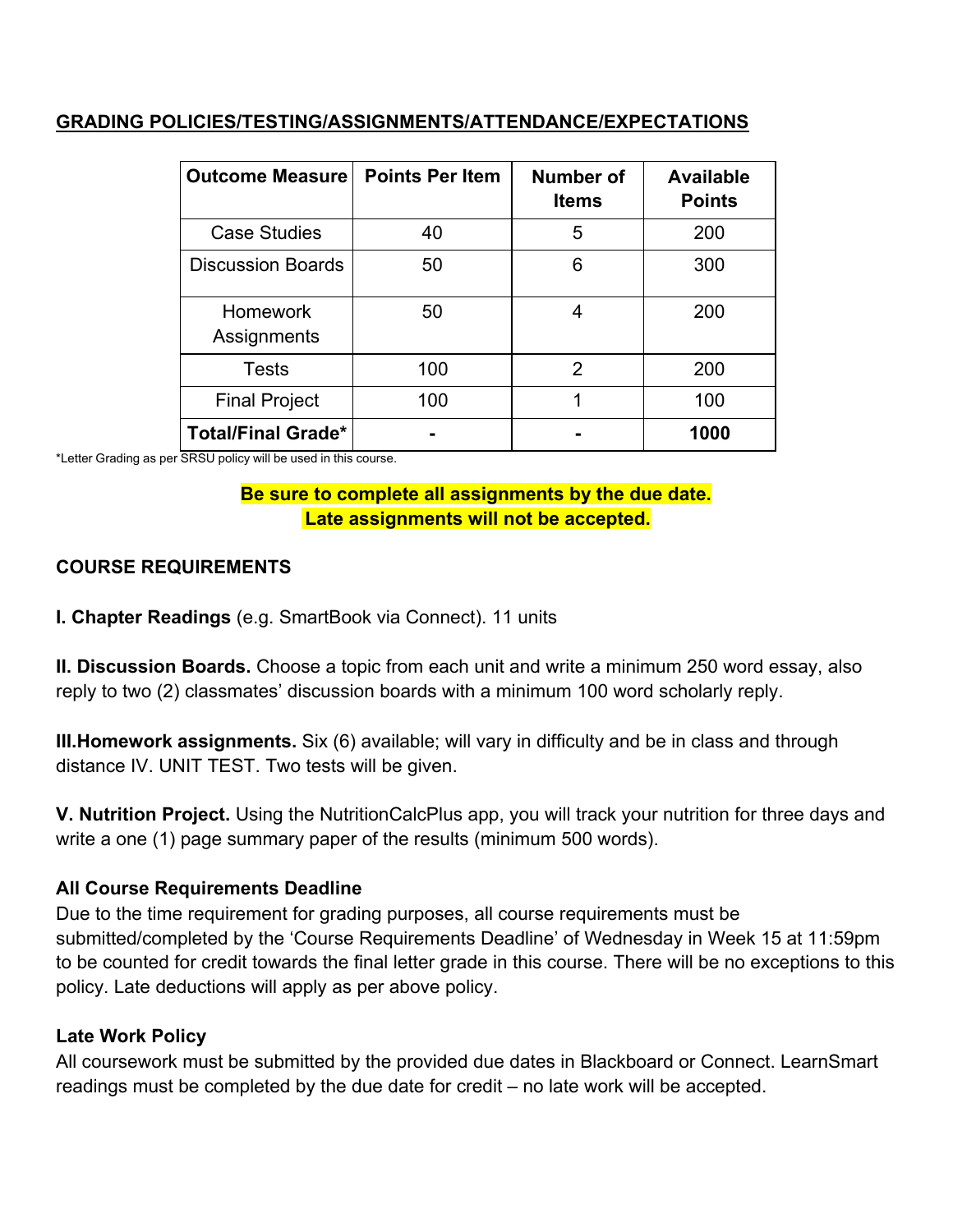# **Zoom Etiquette for Class**

- 1. Join the meeting early Show your respect for the other meeting attendees, join a Zoom meeting up to five (5) minutes before it is scheduled to start.
- 2. Dress appropriately One of the magical things about working remotely is the freedom to wear anything to work. It's the dream, right? Still, there is no reason to show your fellow students your PJs and bedhead. Take a few minutes to throw on a clean shirt and brush your hair. The best part of actually getting ready while attending class remotely is that you will put yourself in the right headspace to be productive.
- 3. Be aware of your surroundings Your fellow students will not be able to hear your ideas or take you seriously when there is a pile of dirty clothes in the corner behind you. You also want to avoid looking like you work from the inside of a cave because of bad lighting. Adjust your work setup so that you face a window or are exposed to plenty of light. And make sure your background is professional and work appropriate. While kids and pets are adorable (and a much needed distraction when you're feeling overwhelmed), your fellow students will not love having to talk over a screaming child or barking dog. So, be mindful of noise. This means: No beds (unmade or made) in the background No messy rooms or open closets where everyone can see your clutter No NSFW artwork
- 4. Mute your microphone when you are not talking There is nothing more frustrating than hearing that alien echo noise from conflicting microphones. Save everyone from the ear-splitting madness by joining the meeting while on mute. Muting your microphone when you're not speaking gives other participants the ability to share their thoughts.
- 5. Have your camera turned on Remember to look into the camera when talking instead of looking at yourself. If you are looking at yourself on the screen while you are talking, it will seem like your attention is elsewhere. Direct eye contact into the camera while speaking gives attendees the impression that you are looking at them rather than off to the side, which creates an environment where everyone feels engaged and present in the conversation. Position your web camera and monitor at eye level If you are sharing a screen to discuss a report, chart, worksheet, etc., try to place the image on your screen close to your webcam, this will help your eyes align with the camera.
- 6. Speak up Don't be afraid to project your voice. Your classmates will appreciate being able to hear you without having to strain their ears or turn their volume all the way up.
- 7. No food allowed Try to eat a snack before your virtual class. No one wants to see you stuff your face with chips while discussing course work.
- 8. Stay seated and stay present It may be tempting to check your inbox or carry on a side conversation during a dull moment in a meeting, but don't! You might miss out on key information or an opportunity to give input. If you are using your webcam, use attentive body language: sit up straight, do not make big extraneous movements, and do not let your eyes wander too much.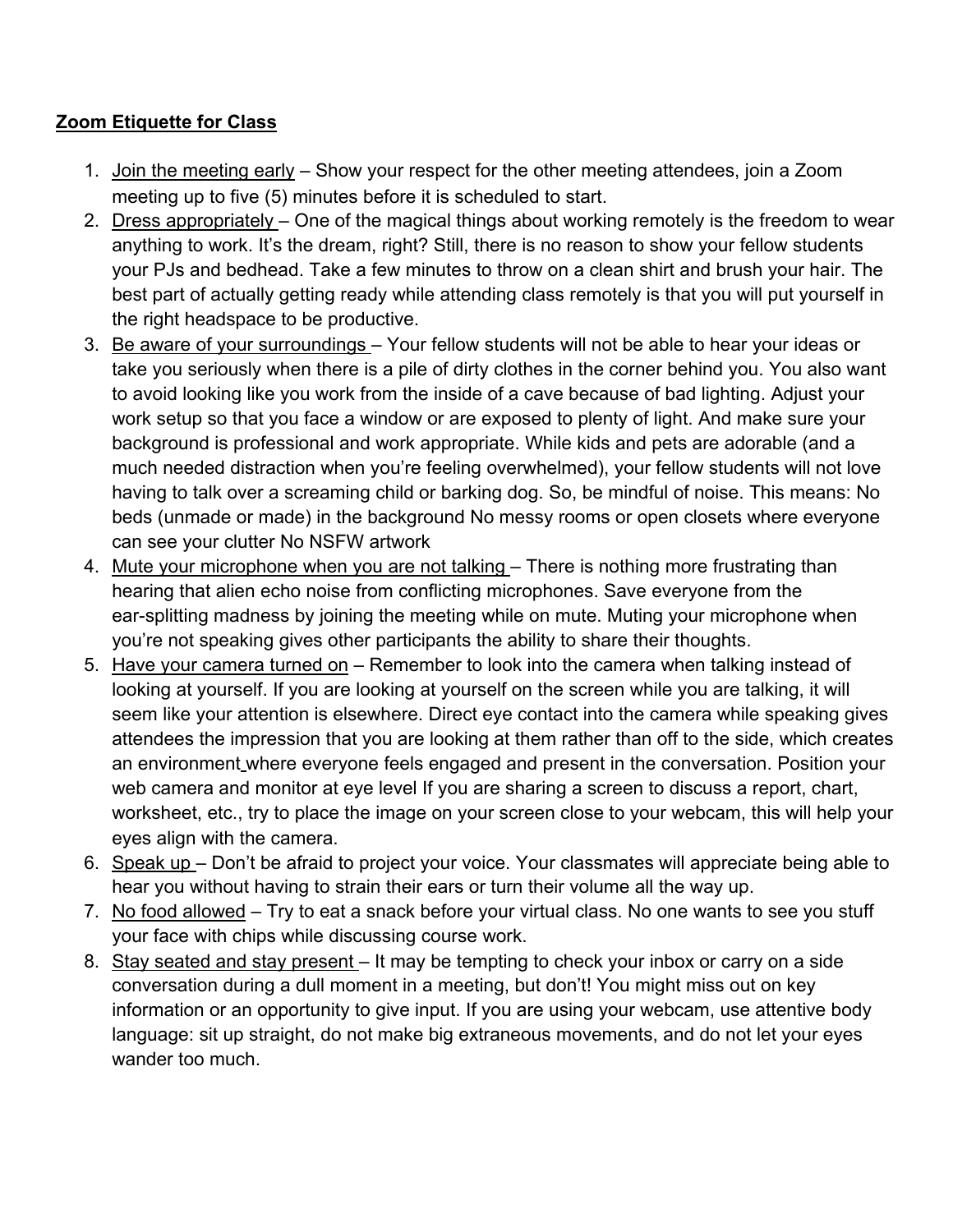# **TENTATIVE COURSE CALENDAR**

| <b>Week</b>    | <b>Dates</b>       | <b>Content</b>                                       | CH.            | <b>Due</b>                                     |
|----------------|--------------------|------------------------------------------------------|----------------|------------------------------------------------|
| 1              | 8/23-8/27          | Defining management and<br>competencies              | 1              | Competency<br>scorecard                        |
| $\overline{2}$ | 8/30-9/3           | <b>Foundations of Management</b>                     | $\overline{2}$ |                                                |
| 3              | $9/6 - 9/10$       | Leisure services managers                            | 3              | Management<br>philosophy                       |
| 4              | $9/13 - 9/17$      | Legal foundations                                    | 4              |                                                |
| 5              | 9/20-9/24          | <b>Organizational Structure</b>                      | 5              |                                                |
| 6              | $9/27 - 10/1$      | Coordinations of resources,<br>programs and services | 6              |                                                |
| $\overline{7}$ | $10/4 - 10/8$      | Planning and decision making                         | $\overline{7}$ | Piers mgmt CS<br>(section 1, Q1&2)             |
| 8              | $10/11 -$<br>10/15 | Marketing & Public Relations                         | 8              |                                                |
| 9              | $10/18 -$<br>10/22 | Communication                                        | 9              |                                                |
| 10             | $10/25 -$<br>10/29 | <b>Personnel Procedures &amp; Practices</b>          | 10             |                                                |
| 11             | $11/1 - 11/5$      | PPP cont'd<br>(GOOD FRIDAY)                          | 10             | <b>Marketing Plan</b>                          |
| 12             |                    | 11/8-11/12 Motivation, Rewards, & Discipline         | 11             | Piers Mgmt CS<br>(job desc.&<br>announcements) |
| 15             | $11/15 -$<br>11/19 | Motivation, Rewards, & Discipline                    | 11             |                                                |
| 16             | $11/22 -$<br>11/26 | Fiscal Management / Thanksgiving<br><b>Break</b>     | $12 - 13$      |                                                |
| 17             | 11/29-12/1         | Evaluation<br>(LAST CLASS DAY)                       | $12 - 13$      | <b>Budget</b><br>exercise                      |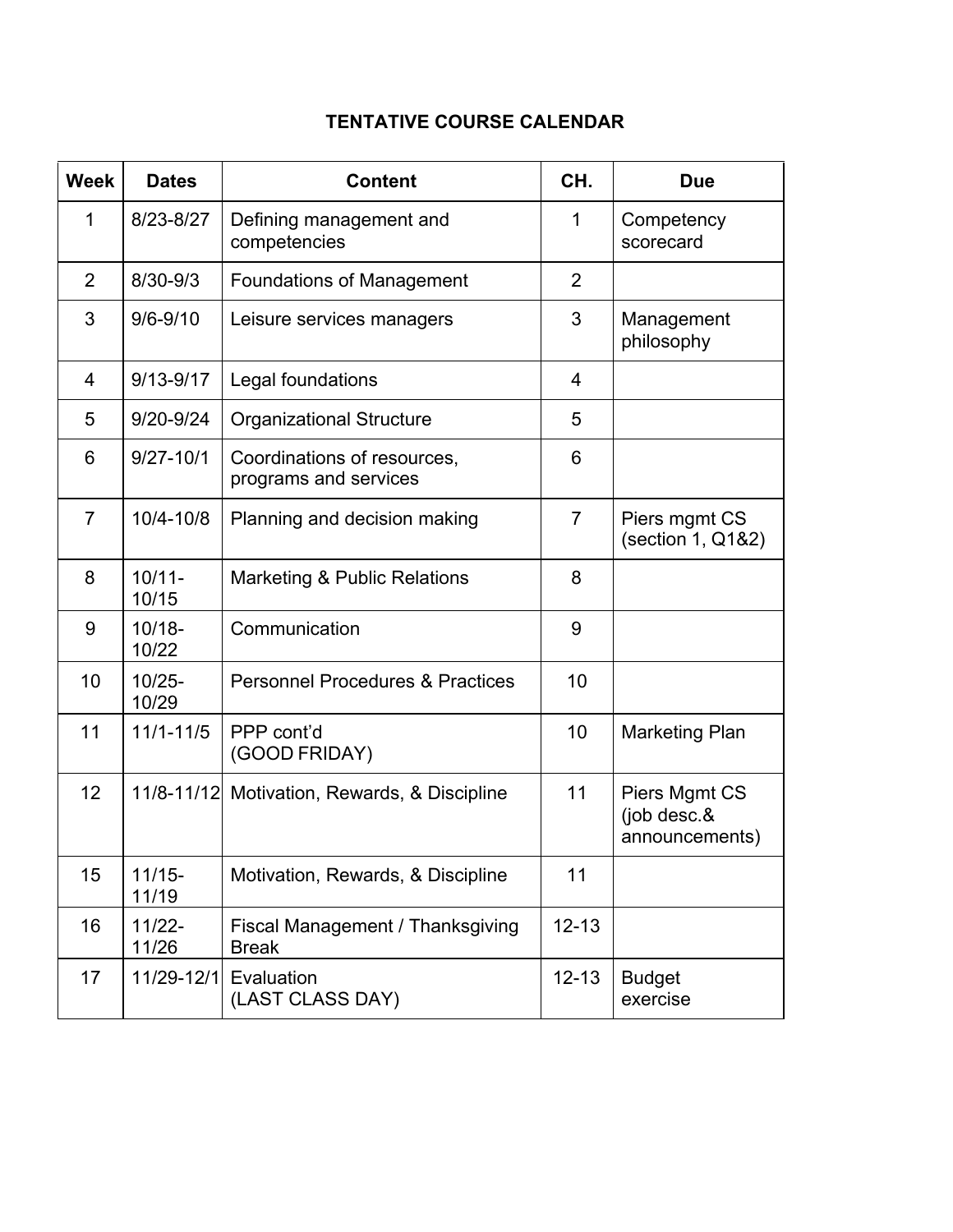### **UNIVERSITY POLICIES**

#### **Distance Education Statement**

Students enrolled in distance education courses have equal access to the university's academic support services, such as Smarthinking, library resources, online databases, and instructional technology support. For more information about accessing these resources, visit the SRSU website. Students should correspond using Sul Ross email accounts and submit online assignments through Blackboard, which requires secure login information to verify students' identities and to protect students' information. The procedures for filing a student complaint are included in the student handbook. Students enrolled in distance education courses at Sul Ross are expected to adhere to all policies pertaining to academic honesty and appropriate student conduct, as described in the student handbook. Students in web-based courses must maintain appropriate equipment and software, according to the needs and requirements of the course, as outlined on the SRSU website.

#### **Accidents & Injuries**

In the case of bodily or personal property damage, the Kinesiology Department will not be held responsible. The student must report any field experience related injury or illness to the Instructor immediately. Any expense incurred due to injury or illness will be the student's responsibility.

#### **Academic Integrity Statement**

Academic dishonesty hurts everyone and reduces the value of college degrees. Doing someone else's work, presenting the ideas and work of others as your own, submitting the same paper for multiple classes, and/or failing to cite your sources when you utilize the ideas of others, are all examples of academic dishonesty. It is your responsibility to read and understand the university's policy on academic dishonesty in the SRSU Student Handbook, as all violations will be taken seriously and handled through the appropriate university process. The Student Handbook can be found at: [https://www.sulross.edu/page/2454/student-handbook](http://www.sulross.edu/page/2454/student-handbook) (page 80).

In addition, please note that plagiarism detection software will be used in this class for written assignments, as well as monitoring software for course exams.

#### **Academic Civility Statement**

Students are expected to interact with professors and peers in a respectful manner that enhances the learning environment. Professors may require a student who deviates from this expectation to leave the face-to-face (or virtual) classroom learning environment for that particular class session (and potentially subsequent class sessions) for a specific amount of time. In addition, the professor might consider the university disciplinary process (for Academic Affairs/Student Life) for egregious or continued disruptive behavior.